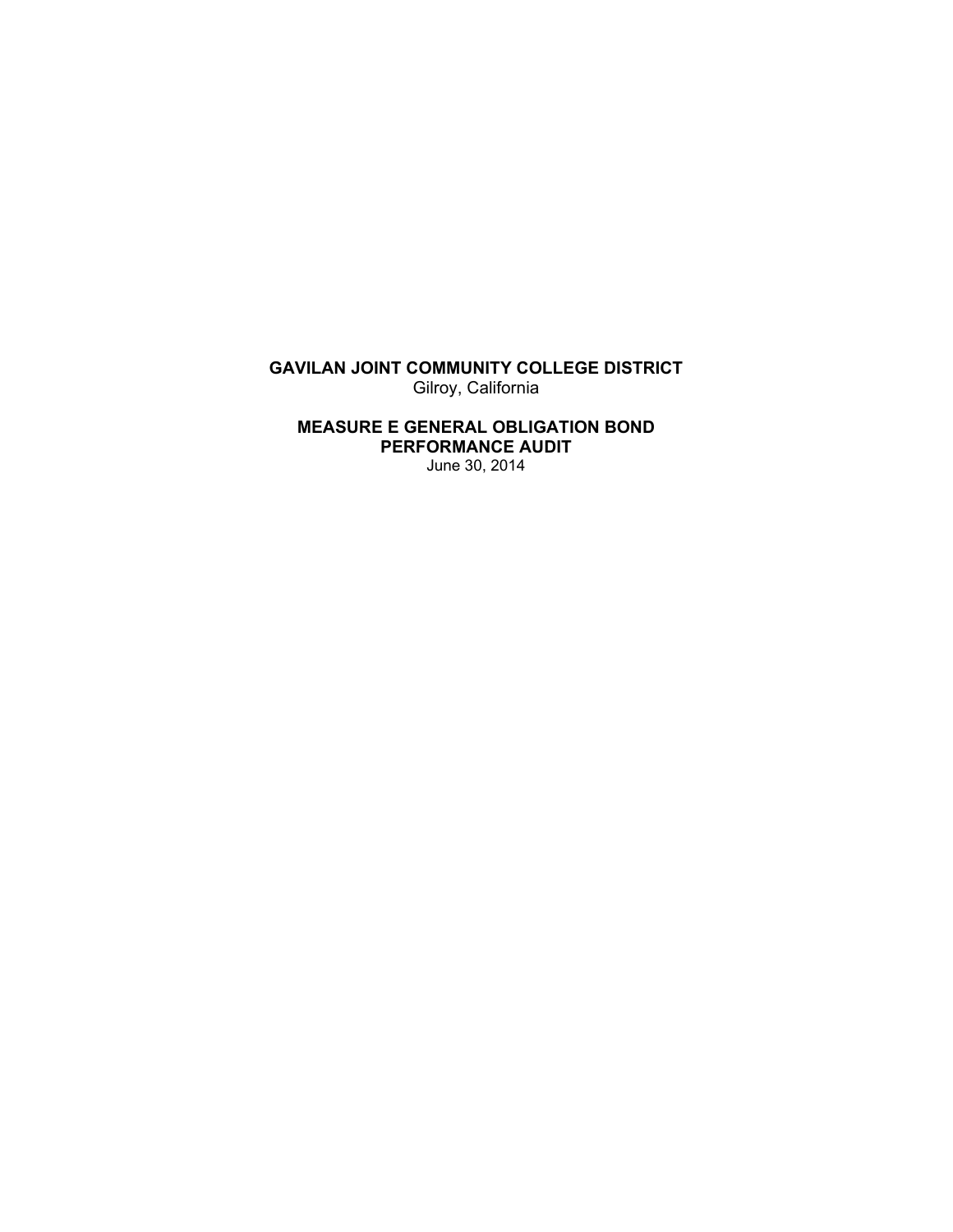# GAVILAN JOINT COMMUNITY COLLEGE DISTRICT

#### MEASURE E GENERAL OBLIGATION BOND PERFORMANCE AUDIT June 30, 2014

## **CONTENTS**

| <b>BACKGROUND:</b>                                        |   |
|-----------------------------------------------------------|---|
|                                                           | 2 |
| <b>GAVILAN JOINT COMMUNITY COLLEGE DISTRICT MEASURE E</b> | 2 |
| PERFORMANCE AUDIT:                                        |   |
|                                                           | 4 |
|                                                           | 4 |
|                                                           |   |
|                                                           |   |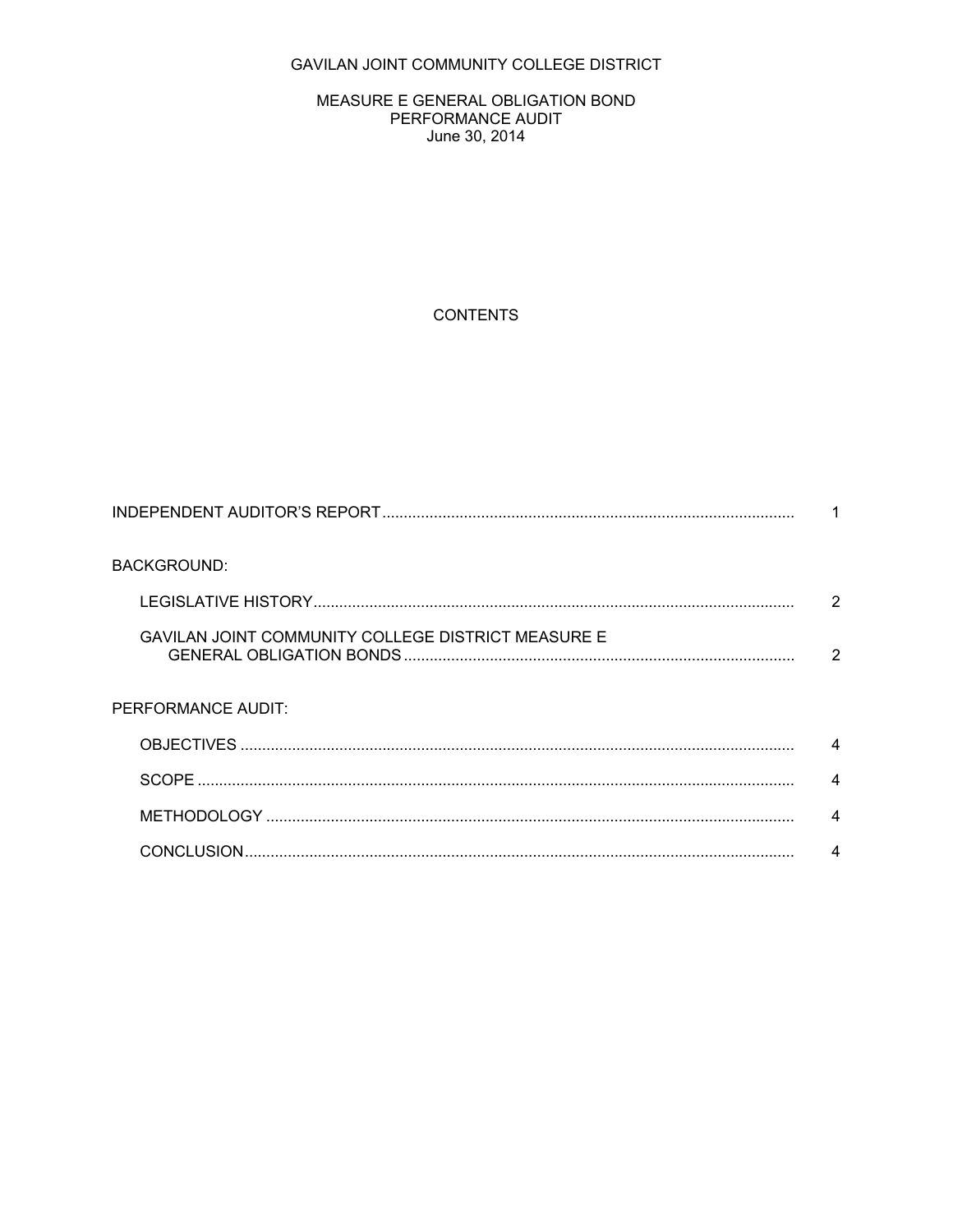

**Crowe Horwath LLP** Independent Member Crowe Horwath International

INDEPENDENT AUDITOR'S REPORT

Citizen's Fiscal Oversight Committee and Governing Board Gavilan Joint Community College District Gilroy, California

We have conducted a performance audit of the Gavilan Joint Community College District (the "District") Measure E General Obligation Bond funds for the year ended June 30, 2014.

We conducted our performance audit in accordance with *Government Auditing Standards* issued by the Comptroller General of the United States. Those standards require that we plan and perform the audit to obtain sufficient, appropriate evidence to provide a reasonable basis for our conclusion based on our audit objectives. We believe that the evidence obtained provides a reasonable basis for our conclusions based on the audit objectives.

Our audit was limited to the objectives listed on page 4 of this report which includes determining the compliance with the performance requirements for the Proposition 39 Measure E General Obligation Bonds under the applicable provisions of Section 1(b)(3)(C) of Article XIIIA of the California Constitution and Proposition 39 as they apply to the bonds and the net proceeds thereof. Management is responsible for Gavilan Joint Community College District's compliance with those requirements.

Solely to assist us in planning and performing our performance audit, we obtained an understanding of the internal controls of Gavilan Joint Community College District to determine if internal controls were adequate to help ensure the District's compliance with the requirements of Proposition 39, as specified by Section 1(b)(3)(C) of Article XIIIA of the California Constitution. Accordingly, we do not express any assurance on the internal controls.

The results of our tests indicate that, in all significant respects, Gavilan Joint Community College District expended Measure E General Obligation Bond funds for the year ended June 30, 2014 only for the specific projects developed by the District's Governing Board and approved by voters, in accordance with the requirements of Proposition 39, as specified by Section 1(b)(3)(C) of Article XIIIA of the California Constitution.

Crown Horwath LLA

Crowe Horwath LLF

Sacramento, California December 18, 2014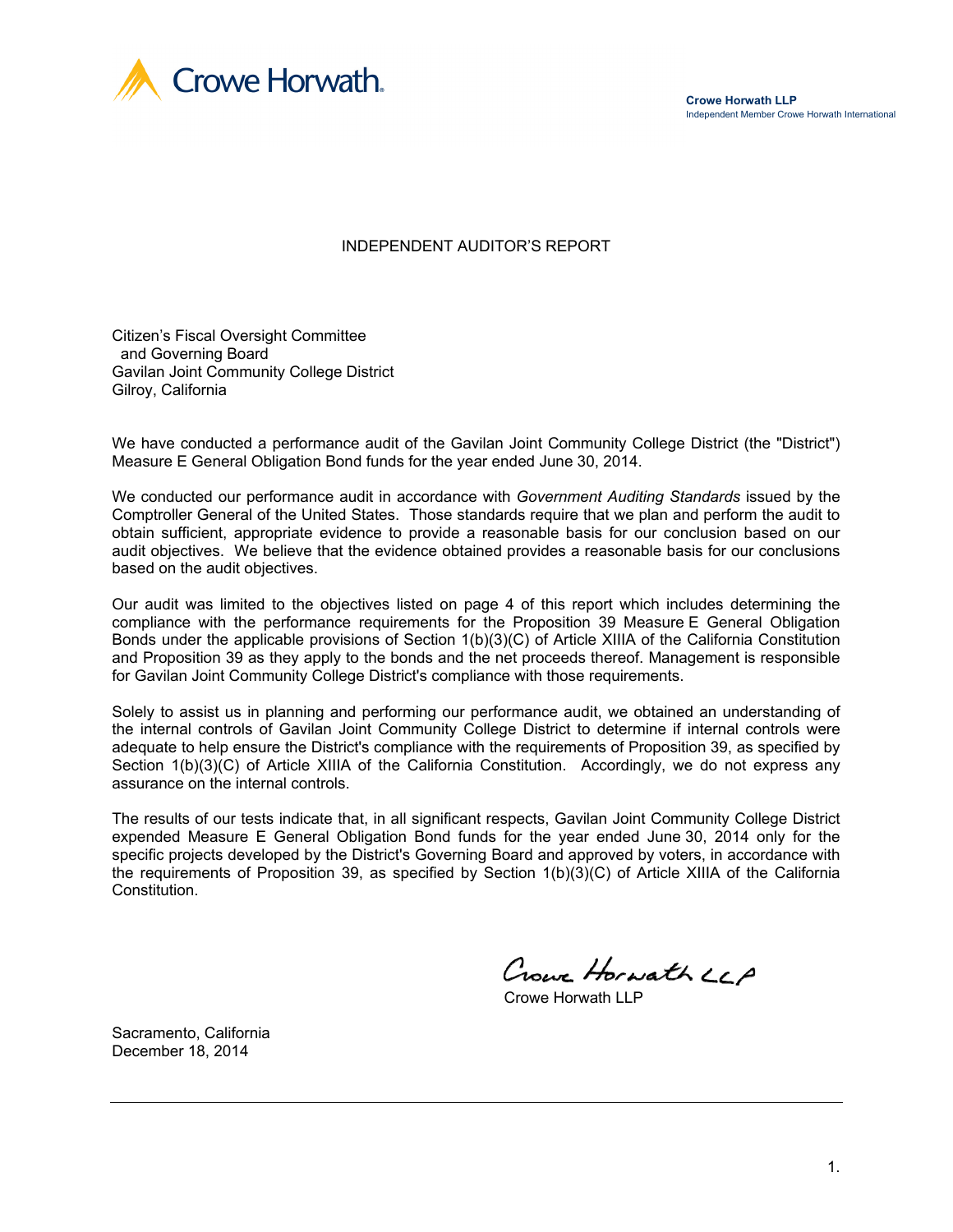#### **LEGISLATIVE HISTORY**

On November 7, 2000, California voters approved Proposition 39, the Smaller Classes, Safer Schools and Financial Accountability Act. Proposition 39 amended portions of the California Constitution to provide for the issuance of general obligation bonds by school districts, "for the construction, reconstruction, rehabilitation or replacement of school facilities, including the furnishing and equipping of school facilities, or the acquisition or lease of real property for school facilities", upon approval by 55% of the electorate.

Education Code Section 15278 provides additional accountability measures:

- 1. A requirement that the school district establish and appoint members to an independent citizens' oversight committee.
- 2. A requirement that the school district expend bond funds only for the purposes described in Section 1(b)(3) of Article XIIIA of the California Constitution, and ensuring that no funds are used for any teacher or administrative salaries or other school operating expenses.
- 3. A requirement to conduct an annual independent performance audit required by Section 1(b)(3)(C) of Article XIIIA of the California Constitution.
- 4. A requirement to conduct an annual independent financial audit required by Section 1(b)(3)(D) of Article XIIIA of the California Constitution.

## **GAVILAN JOINT COMMUNITY COLLEGE DISTRICT MEASURE E GENERAL OBLIGATION BOND**

On March 2, 2004, the electorate of Gavilan Joint Community College District approved the \$108 million Measure E General Obligation Bond, with greater than 55% of the votes in favor. The summarized text of the ballot language was as follows:

"*To prepare students for jobs/four-year colleges, accommodate increasing enrollment and upgrade Gavilan College campuses in Gilroy, San Benito and the Morgan Hill area by: Improving fire safety and security; Upgrading plumbing/sewer systems; Upgrading wiring for computer technology; Repairing, acquiring, constructing, equipping classrooms, buildings, libraries and sites shall Gavilan Joint Community College District issue \$108,000,000 in bonds at legal rates with citizen oversight, guaranteed annual audits, no money for administrators' salaries?"* 

Following is the Measure E Bond Projects listing:

#### Funding - 100% Measure E Funds

- Land acquisition Coyote Valley, San Benito
- **Infrastructure**
- Science Complex: Life Science, Physical Science, and Math
- Humanities, Art and Music Buildings
- Cosmetology and Business Buildings
- Security and Maintenance Building
- Social Science Building
- Occupational Education Building (renamed Multi-Purpose)
- Cafeteria renovation
- Parking lots
- Technology/ERP
- Computer replacement/Phone system
- Tennis courts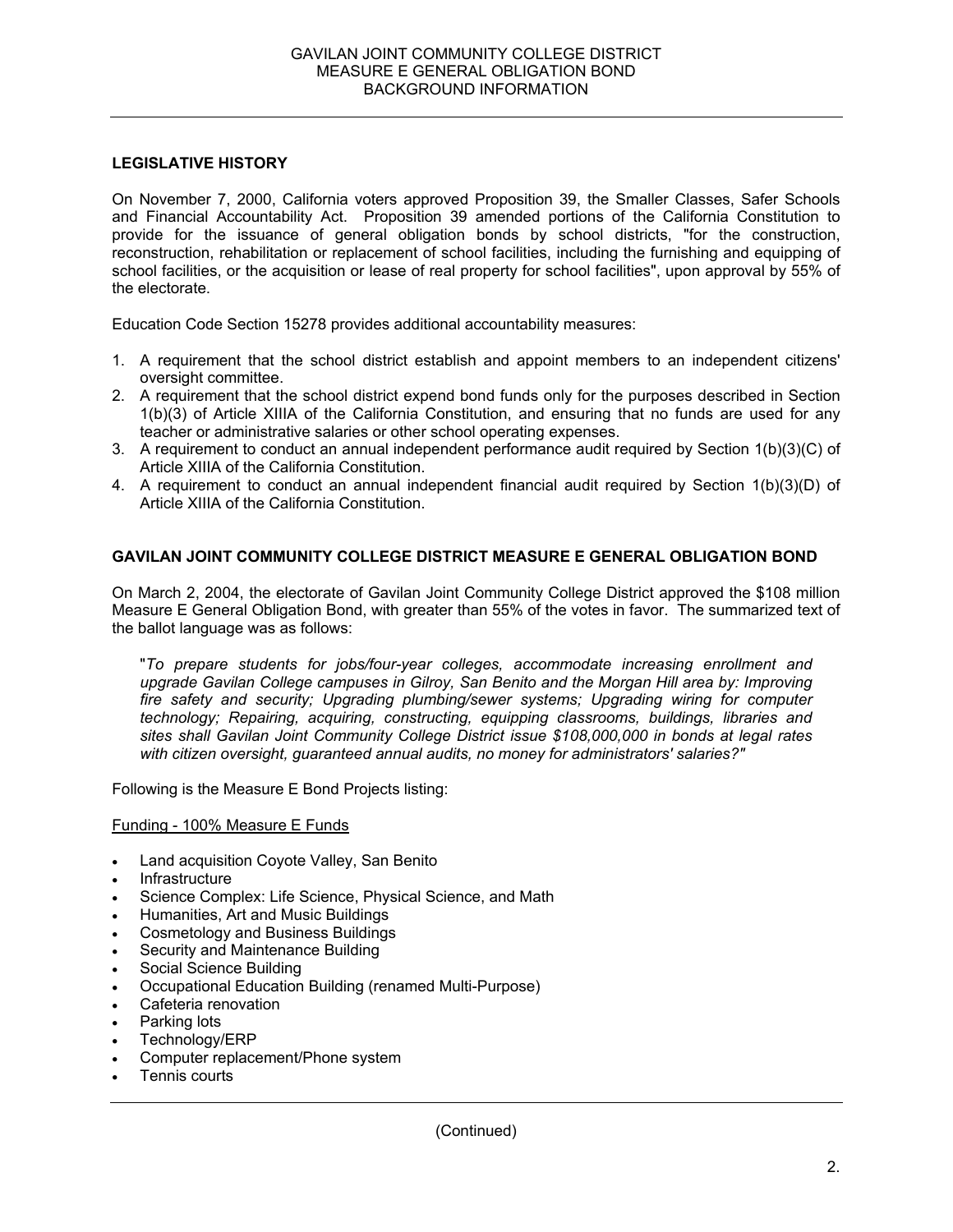### **GAVILAN JOINT COMMUNITY COLLEGE DISTRICT MEASURE E GENERAL OBLIGATION BOND** (Continued)

Funding - 50% Measure E Funds; 50% State Funds

- Physical Education Building
- Library/TV Studio Buildings
- Administration/Student Services Building

In June 2004, the District issued Measure E General Obligation Bonds, Series 2004 A and B in the amounts of \$29,170,000 and \$830,000, respectively. The Bonds were issued to construct and modernize college facilities and to refund certain lease obligations of the District. The 2004 Series B Bonds matured on August 1, 2006. The Series 2004 A Bonds mature through 2028 and accrue interest ranging from 2.00% to 5.38% per annum from the date of issuance.

In December 2007, the District issued Measure E General Obligation Bonds, Series 2004 C in the amount of \$50,000,000 to construct and modernize certain District facilities to finance the acquisition of equipment and to pay the cost of issuance associated with the bonds. The Series 2004 C Bonds accrue interest up to a maximum of 5.0% per annum from the date of issuance and mature through August 2032.

In May 2011, the District issued Measure E General Obligation Bonds Series 2004 D in the amount of \$28,000,000 to construct and modernize certain District facilities to finance the acquisition of equipment and to pay certain costs of issuance associated with the bonds. The Series 2004 D Bonds mature through August 2035 and bear interest at rates ranging from 2.00% to 5.75%.

In April 2012, the District issued \$12,120,000 of General Obligation Refunding Bonds 2012 Series A and \$11,800,000 of General Obligation Refunding Bonds 2012 Series B. The Bonds were issued to partially refund the General Obligations Bonds 2004 Series A and to pay the costs of issuance associated with the Bonds. The 2012 Series A and Series B Refunding Bonds mature through August 2024 and August 2028, respectively, and bear interest at rates ranging from 2.00% to 5.00%.

The financial activity related to the Series 2004 Measure E General Obligation Bond is recorded in the District's Financial Activity Report for Fund 60 (Measure E Construction Bond Fund) in the District's financial statements.